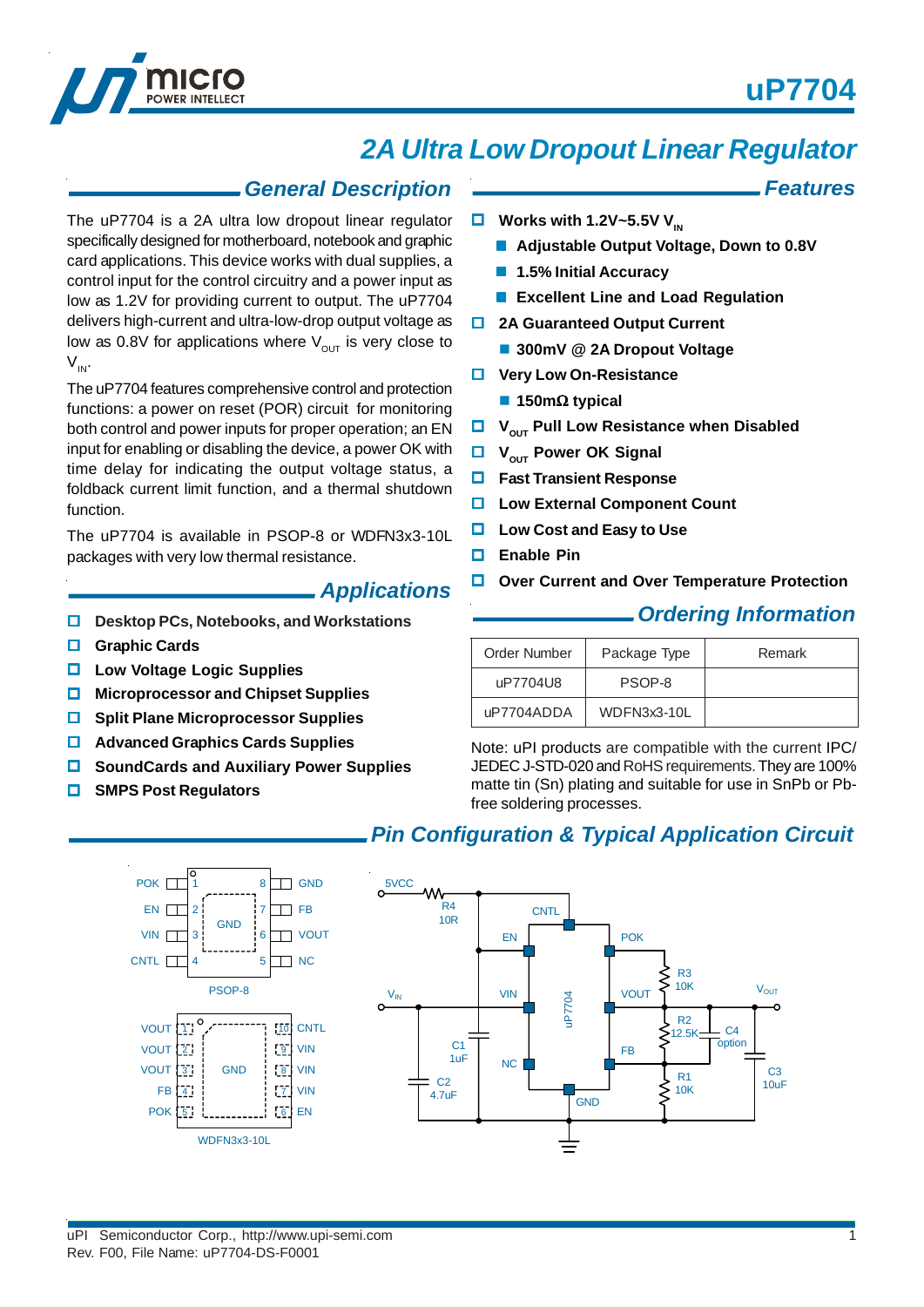



# *Functional Pin Description*

| Pin No.            |             |             |                                                                                                                                                                                                                                                                                                                                                                                                                                                                                     |  |  |
|--------------------|-------------|-------------|-------------------------------------------------------------------------------------------------------------------------------------------------------------------------------------------------------------------------------------------------------------------------------------------------------------------------------------------------------------------------------------------------------------------------------------------------------------------------------------|--|--|
| <b>PSOP</b>        | <b>WDFN</b> |             | <b>Name Pin Function</b>                                                                                                                                                                                                                                                                                                                                                                                                                                                            |  |  |
| 1                  | 5           | <b>POK</b>  | <b>Power OK Indication.</b> This pin is an open-drain output and is set high impedance once $V_{\text{out}}$<br>reaches 90% of its rating voltage.                                                                                                                                                                                                                                                                                                                                  |  |  |
| $\overline{2}$     | 6           | <b>EN</b>   | <b>Enable Input.</b> Pulling this pin below 0.4V turns the regulator off, reducing the quiescent<br>current to a fraction of its operating value.                                                                                                                                                                                                                                                                                                                                   |  |  |
| 3                  | 7, 8, 9     | <b>VIN</b>  | Input Voltage. This is the drain input to the power device that supplies current to the output<br>pin. Large bulk capacitors with low ESR should be placed physically close to this pin o prevent<br>the input rail from dropping during large load transient. A 4.7uF ceramic capacitor is<br>recommended at this pin. $V_{\text{N}}$ cannot be forced higher than $V_{\text{CNT}}$ otherwise the current limit<br>function may be false triggered and disable the output voltage. |  |  |
| 4                  | 10          | <b>CNTL</b> | Supply Input for Control Circuit. This pin provides bias voltage to the control circuitry and<br>driver for the pass transistor. The driving capability of output current is proportioned to the<br>$V_{CNT}$ . For the device to regulate, the voltage on this pin must be at least 1.5V greater than<br>the output voltage, and no less than $V_{CNTL MIN}$                                                                                                                       |  |  |
| 5                  | X           | <b>NC</b>   | <b>Not Internally Connected</b>                                                                                                                                                                                                                                                                                                                                                                                                                                                     |  |  |
| 6                  | 1, 2, 3     | <b>VOUT</b> | <b>Output Voltage.</b> This pin is power output of the device. A pull low resistance exists when the<br>device is disabled by pulling low the EN pin. To maintain adequate transient response to large<br>load change, typical value of 1000uF AI electrolytic capacitor with 10uF ceramic capacitors<br>are recommended to reduce the effects of current transients on VOUT.                                                                                                       |  |  |
| $\overline{7}$     | 4           | <b>FB</b>   | Feedback Voltage. This pin is the inverting input to the error amplifier. A resistor divider from<br>the output to GND is used to set the regulation voltage as $V_{\text{out}} = 0.8x(R1 + R2)/R1$ (V)                                                                                                                                                                                                                                                                             |  |  |
| 8                  | X           | <b>GND</b>  | Ground.                                                                                                                                                                                                                                                                                                                                                                                                                                                                             |  |  |
| <b>Exposed Pad</b> |             | <b>GND</b>  | Ground. The exposed pad acts the dominant power dissipation path and should be soldered<br>to well designed PCB pads as described in the Application Informations Chapter.                                                                                                                                                                                                                                                                                                          |  |  |



## *Functional Block Diagram*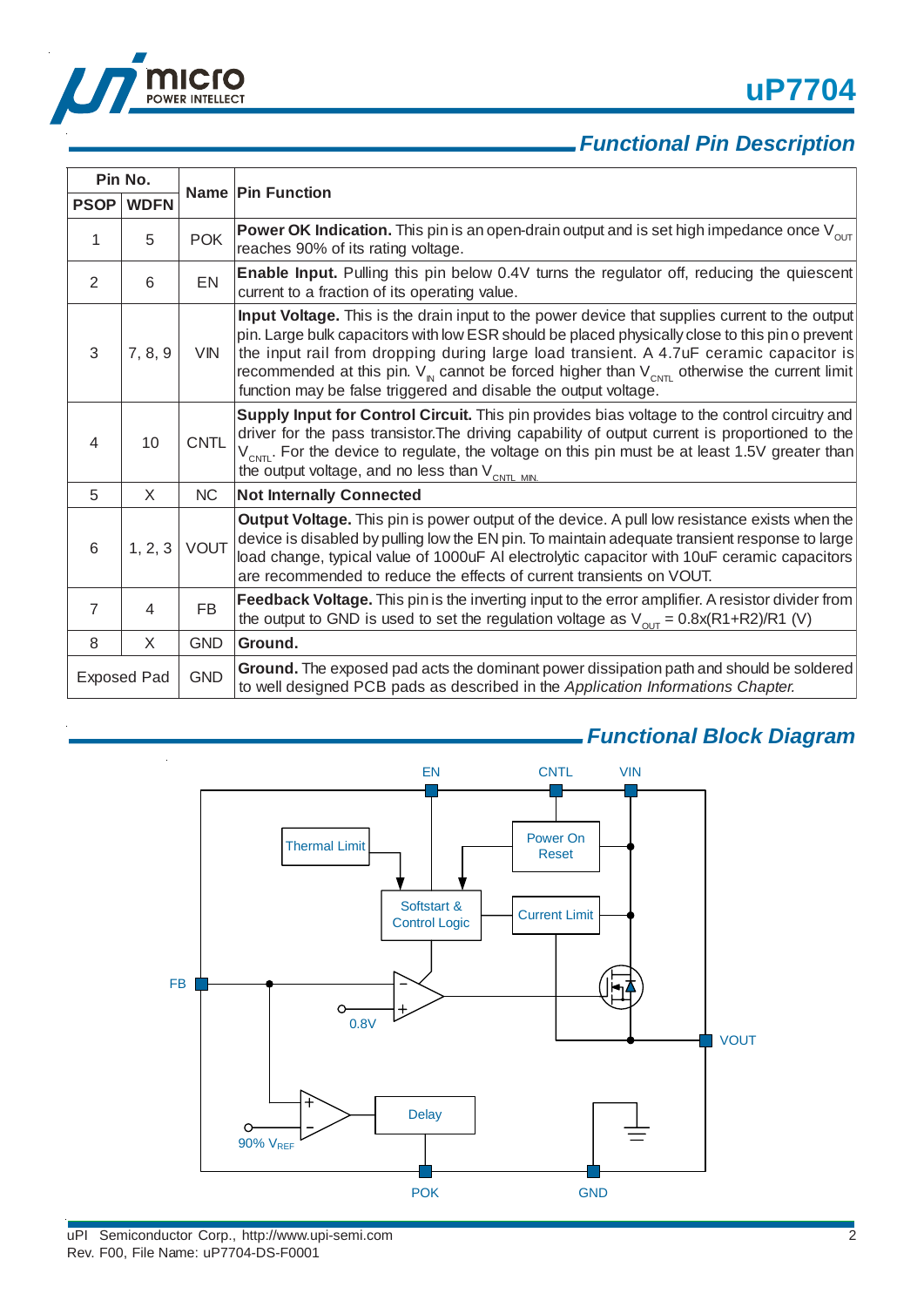



### **Definitions**

Some important terminologies for LDO are specified below.

### **Dropout Voltage**

The input/output voltage differential at which the regulator output no longer maintains regulation against further reductions in input voltage. Measured when the output drops 2% below its nominal value. Dropout voltage is affected by junction temperature, load current and minimum input supply requirements.

### **Line Regulation**

The change in output voltage for a change in input voltage. The measurement is made under conditions of low dissipation or by using pulse techniques such that average chip temperature is not significantly affected.

### **Load Regulation**

The change in output voltage for a change in load current at constant chip temperature. The measurement is made under conditions of low dissipation or by using pulse techniques such that average chip temperature is not significantly affected.

### **Maximum Power Dissipation**

The maximum total device dissipation for which the regulator will operate within specifications.

#### **Quiescent Bias Current**

Current which is used to operate the regulator chip and is not delivered to the load.

The quiescent current  $I_0$  is defined as the supply current used by the regulator itself that does not pass into the load. It typically includes all bias currents required by the LDO and any drive current for the pass transistor.

### **Initialization**

The uP7704 automatically initiates upon the receipt of supply voltage and power voltage. A power on reset circuit continuously monitors VIN and CNTL pins voltages with rising threshold levels of 0.6V and 2.7V respectively.

### **Chip Enable and Soft Start**

The uP7704 features an enable pin for enable/disable control of the chip. Pulling  $V_{FN}$  lower than 0.4V disables the chip and reduces its quiescent current down to 25uA. When disabled, an internal MOSFET of 50 $\Omega$  R<sub>DS(ON)</sub> turns on to pull output voltage to ground. Pulling  $V_{FN}$  higher than 1.4V enables the output voltage, providing POR is recognized. The uP7704 features soft start function that limits inrush current for charging the output capacitors. The soft start time is typically 4ms.

# *Functional Description*

### **Output Voltage Programming**

Figure 1 shows a typical application of 2.5V to 1.8V conversion with a 5.0V control supply. The output voltage is sensed through a voltage divider and regulated to internal reference voltage  $V_{\text{per}}$ . The output voltage is programmed as:

 $V_{\text{OUT}} = V_{\text{REF}}$  x (R<sub>1</sub>+R<sub>2</sub>) / R<sub>1</sub> = 0.8V x (22.5k/10k) = 1.8V

It's recommended to maintain 50-100uA through the output divider network for a tight load and line regulation. The internal voltage reference is  $V_{REF} = 0.8V$  with 1.5% initial accuracy. This commands the use of 0.5% or better accuracy resistors to build a precision power supply.



Figure 1. Typical application of 2.5V to 1.8V conversion with a 5.0V control supply

### **Over Current and Short Circuit Protection**

The uP7704 features a foldback over current protection function as shown in Figure 2. The current limit threshold level is proportional to  $V_{\text{out}}/V_{\text{nom}}$  and is typically 2.5A when  $V_{\text{OUT}} = V_{\text{NOM}}$ , where  $V_{\text{NOM}}$  is the target output voltage. If the output continuously demands more current than the maximum current, output voltage will eventually drops below its nominal value. This, in turns, will lower its OCP threshold level. This will limit power dissipation in the device when over current limit happens.

When output short circuit occurs, the uP7704 will try to rebuild the output voltage with maximum allowable current as shown if Figure 3. The duty cycle is about 20% and the averaged short circuit current is about 400mA.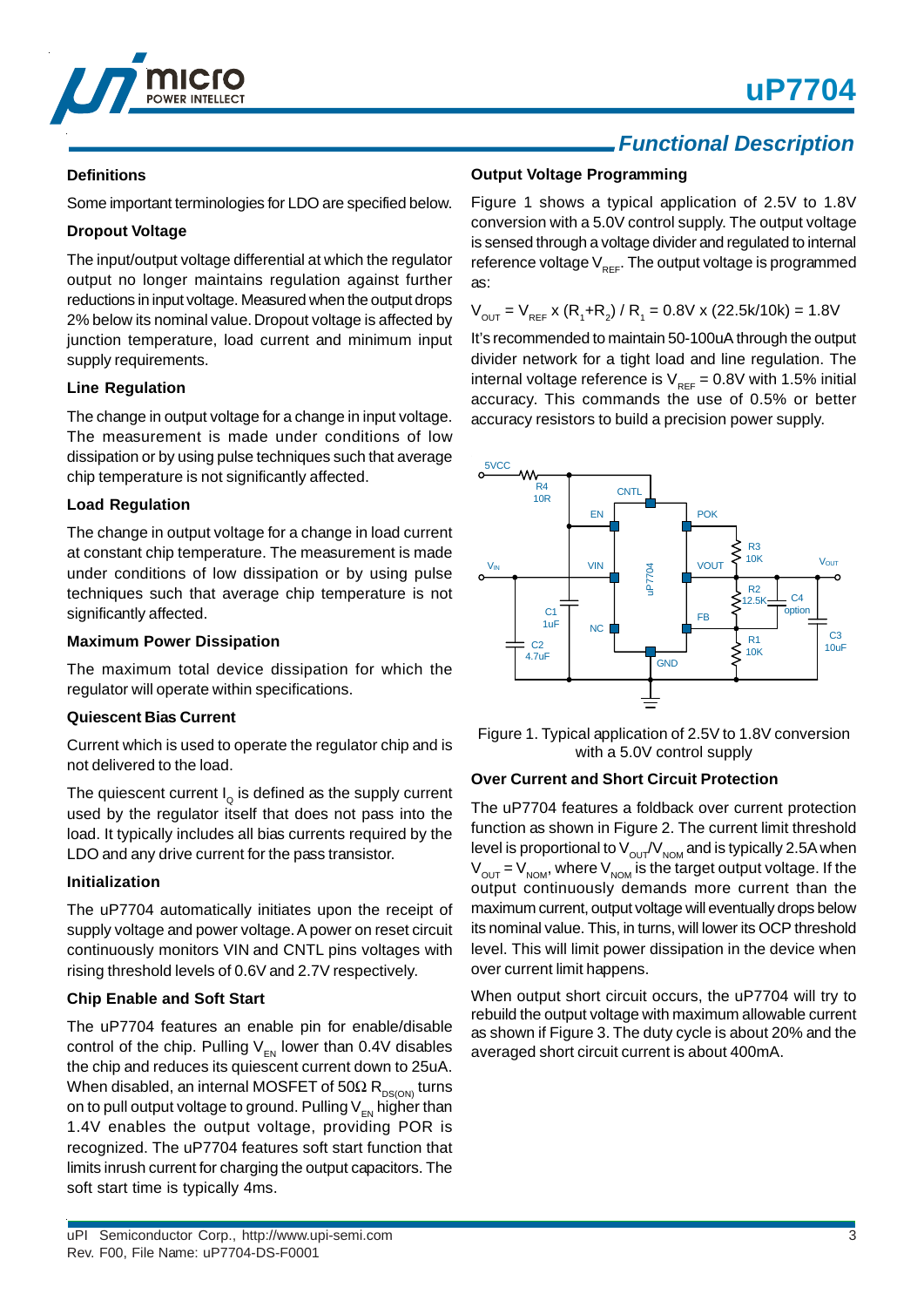# **uP7704**



*Functional Description*



Figure 2. Current Limit Behavior



Figure 3. Output Short Circuit Protection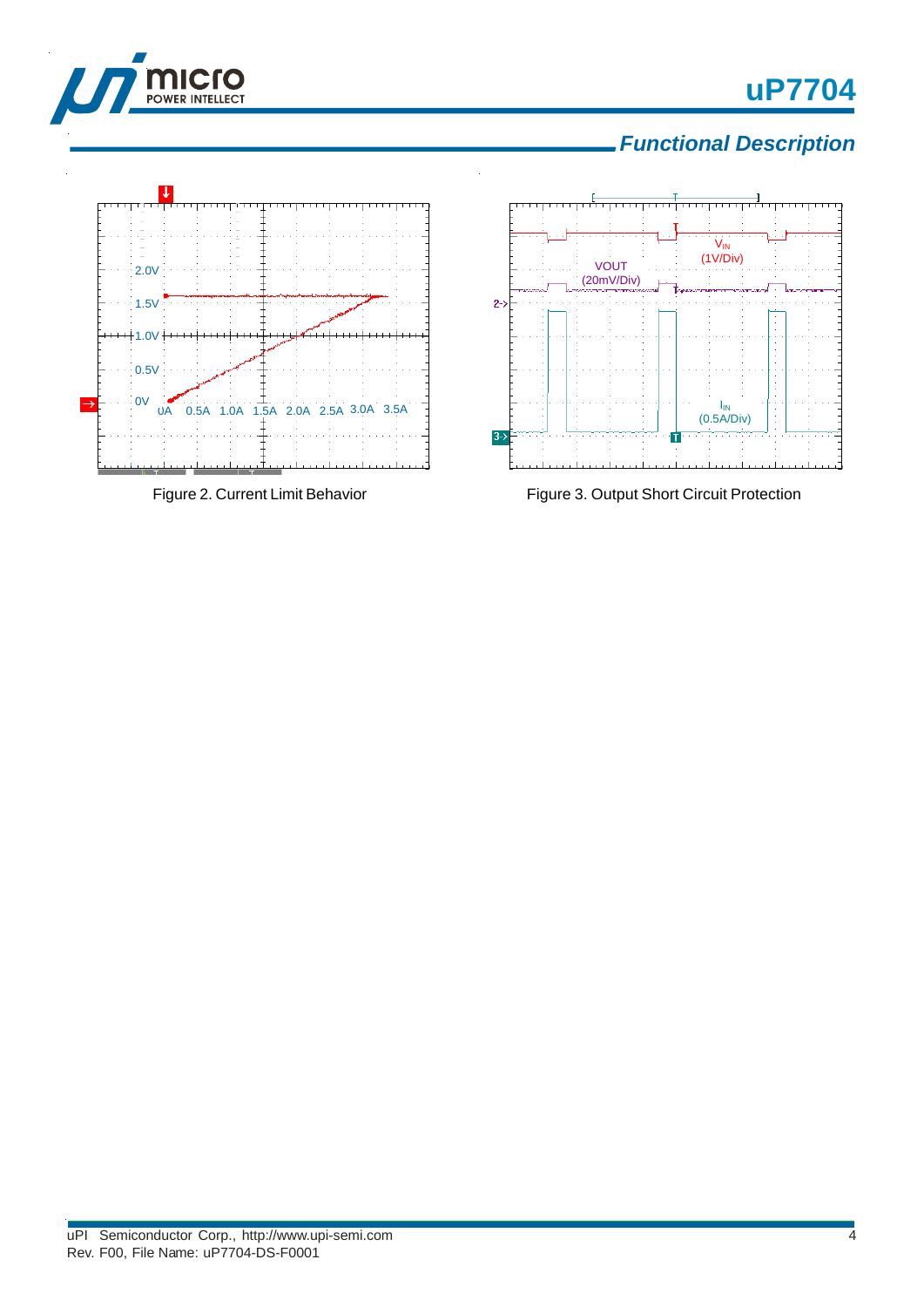



# *Absolute Maximum Rating*

| ESD Rating (Note 2) |  |
|---------------------|--|
|                     |  |
|                     |  |
|                     |  |

# *Thermal Information*

# *Recommended Operation Conditions*

## *Electrical Characteristics*

| $(V_{\text{CNTI}} = 5V, T_{\text{A}} = 25^{\circ}\text{C},$ unless otherwise specified) |                      |                                                                                                                                            |                          |                          |            |              |  |
|-----------------------------------------------------------------------------------------|----------------------|--------------------------------------------------------------------------------------------------------------------------------------------|--------------------------|--------------------------|------------|--------------|--|
| <b>Parameter</b>                                                                        | Symbol               | <b>Test Conditions</b>                                                                                                                     | Min                      | <b>Typ</b>               | <b>Max</b> | <b>Units</b> |  |
| <b>Supply Input Voltage</b>                                                             |                      |                                                                                                                                            |                          |                          |            |              |  |
| Control Input Voltage                                                                   | $V_{\text{CNTL}}$    | $V_{\text{OUT}} = V_{\text{REF}}$                                                                                                          | 2.9                      | $\overline{\phantom{a}}$ | 6          | V            |  |
| <b>POR Threshold</b>                                                                    | $V_{\text{CNTLRTH}}$ |                                                                                                                                            | 2.5                      | 2.7                      | 2.9        | V            |  |
| <b>POR Hysteresis</b>                                                                   | $V_{\text{CNTLHYS}}$ |                                                                                                                                            | 0.1                      | 0.2                      | --         | V            |  |
| Power Input Voltage                                                                     | $V_{\text{IN}}$      | $V_{OUT} = V_{REF}$                                                                                                                        | 1.0                      | $\overline{\phantom{a}}$ | $V_{CNTL}$ | $\vee$       |  |
| Control Input Current in<br>Shutdown                                                    | CNTL SD              | $V_{CNT} = V_{N} = 5.0V, I_{CUT} = 0A, V_{FN} = 0V$                                                                                        | $\overline{\phantom{m}}$ | 20                       | 30         | uA           |  |
| Control Input Current                                                                   | $I_{\text{CNTL}}$    | $V_{CNTL} = V_{IN} = V_{EN} = 5.0 V, I_{OUT} = 0 A, V_{OUT} = V_{REF}$                                                                     | $\overline{\phantom{a}}$ | 0.3                      | 0.6        | mA           |  |
| Quiescent Current                                                                       | 'o                   | $V_{CNTL} = V_{N} = V_{EN} = 5.0 V, I_{CUT} = 0 A, V_{CUT} = V_{REF}$                                                                      | $\overline{\phantom{m}}$ | 0.3                      | 0.6        | mA           |  |
| <b>Feedback Voltage</b>                                                                 |                      |                                                                                                                                            |                          |                          |            |              |  |
| Reference Voltage                                                                       | $V_{REF}$            | $V_{CNT} = V_{N} = V_{FN} = 5.0 V, I_{CUT} = 0 A. V_{CUT} = V_{REF}$                                                                       | 0.788                    | 0.8                      | 0.812      | V            |  |
| Feedback Input Current                                                                  | $I_{FB}$             |                                                                                                                                            | $\overline{\phantom{a}}$ | 20                       | --         | nA           |  |
| $V_{\text{N}}$ Line Regulation                                                          | $V_{REF(LINE)}$      | 1.2V < $V_{N}$ < 5.0V, $V_{CNT}$ = $V_{EN}$ = 5.0V, $I_{OUT}$ = 0A. $V_{OUT}$ =<br>$V_{RF}$                                                | $\overline{\phantom{a}}$ | 0.01                     | 0.1        | %N           |  |
| $V_{CNTL}$ Line Regulation                                                              | $V_{REF(CNTL)}$      | $3.0 \text{V} < V_{\text{CNTL}} < 5.0 \text{V}, V_{\text{N}} = 1.2 \text{V}, I_{\text{OUT}} = 0 \text{A}. V_{\text{OUT}} = V_{\text{REF}}$ | $\overline{\phantom{m}}$ | 0.01                     | 0.1        | $\%N$        |  |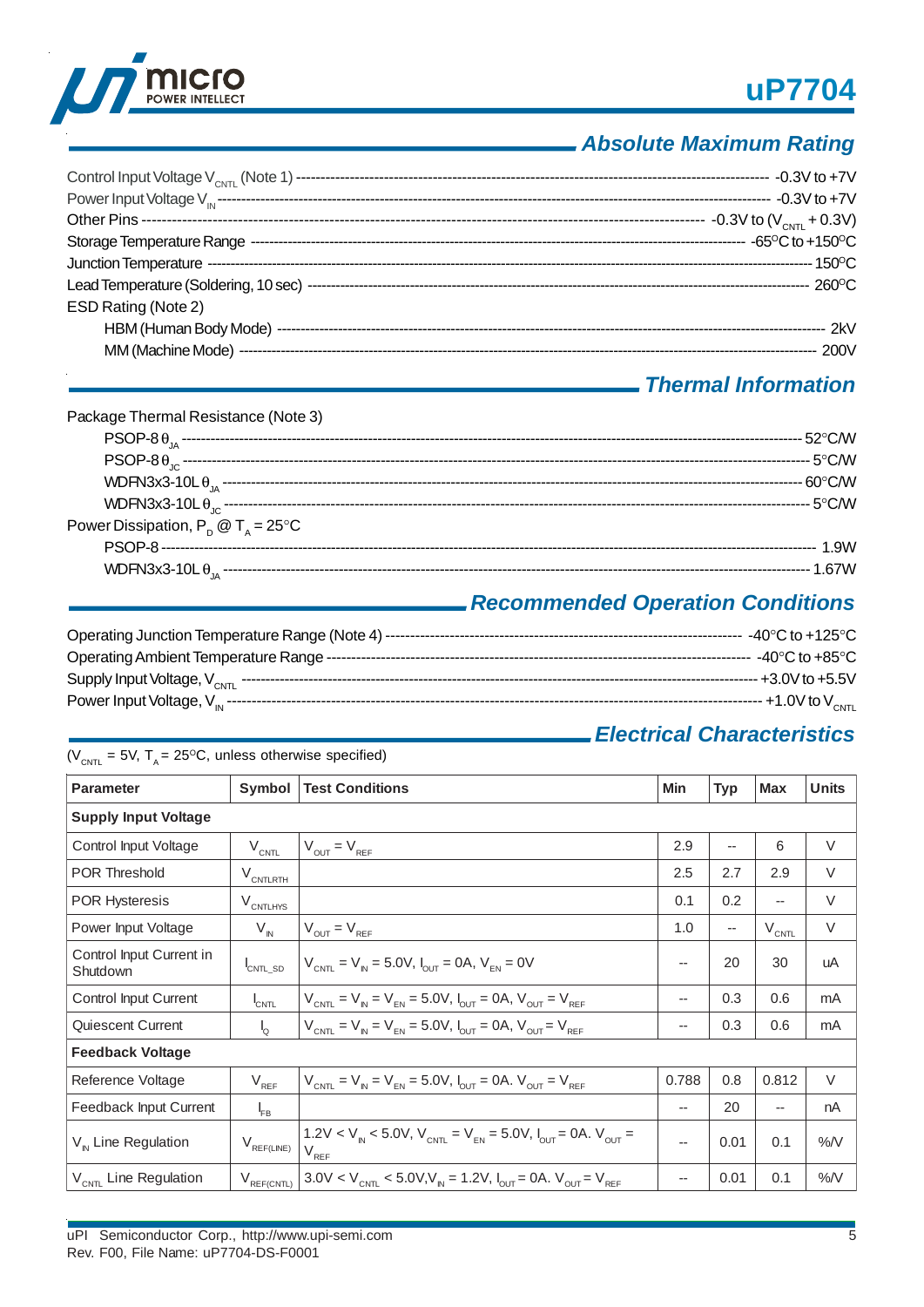

# *Electrical Characteristics*

| <b>Parameter</b>                                | Symbol                         | <b>Test Conditions</b>                                                                                                                                                | Min                      | <b>Typ</b>               | <b>Max</b>     | Units        |  |
|-------------------------------------------------|--------------------------------|-----------------------------------------------------------------------------------------------------------------------------------------------------------------------|--------------------------|--------------------------|----------------|--------------|--|
| <b>Feedback Voltage</b>                         |                                |                                                                                                                                                                       |                          |                          |                |              |  |
| Load Regulation                                 | $V_{REF(LOAD)}$                | 0mA < $I_{\text{out}}$ < 2.0A, $V_{\text{cent}} = V_{\text{in}} = V_{\text{en}} = 5.0 V$ , $V_{\text{out}} = V_{\text{ref}}$                                          | $\overline{\phantom{a}}$ | 0.1                      | 0.5            | %A           |  |
| Load Regulation over<br>Temperature             | $V_{\text{REF(TOTAL)}}$        | 0mA < $I_{\text{OUT}}$ < 2.0A, $V_{\text{CNT}} = V_{\text{N}} = V_{\text{EN}} = 5.0V$ , $V_{\text{OUT}} = V_{\text{REF}}$ , -40°C < T <sub>J</sub> < 125°C, by design | $\overline{\phantom{a}}$ | 0.5                      | 3              | $\%$         |  |
| On Resistance                                   | $R_{DS(ON)}$                   | $I_{\text{OUT}} = 100 \text{mA}, V_{\text{CNT}} = V_{\text{EN}} = 5.0 \text{V}, V_{\text{OUT}} = 1.6 \text{V}$                                                        | $\overline{\phantom{a}}$ | 150                      | 250            | $m\Omega$    |  |
| Dropout Voltage                                 | $V_{DROP}$                     | $I_{\text{OUT}} = 2.0$ A, V <sub>CNTL</sub> = V <sub>EN</sub> = 5.0V, V <sub>OUT</sub> = 1.6V, by design                                                              | --                       | 300                      | 500            | mV           |  |
| V <sub>OUT</sub> Pull Low Resistance            |                                | $V_{CNT} = V_{N} = 5.0 V, V_{FN} = 0 V,$                                                                                                                              | --                       | 50                       | --             | Ω            |  |
| Enable                                          |                                |                                                                                                                                                                       |                          |                          |                |              |  |
| Enable High Level                               | $V_{FN}$                       |                                                                                                                                                                       | 1.4                      | $\overline{\phantom{a}}$ | --             | V            |  |
| Disable Low Level                               | $V_{SD}$                       |                                                                                                                                                                       | Щ,                       | $\overline{\phantom{a}}$ | 0.4            | V            |  |
| <b>EN Source Current</b>                        | $I_{EN}$                       | $V_{EN} = 0V$ , $V_{CNTL} = 5.0V$                                                                                                                                     | $\overline{\phantom{a}}$ | 10                       | 20             | uA           |  |
| EN Input Impedance                              | $Z_{EN}$                       |                                                                                                                                                                       | Щ,                       | 65                       | −−             | $K\Omega$    |  |
| Output Voltage Ramp Up<br>Time                  |                                |                                                                                                                                                                       | 1.5                      | 3.0                      | 4.5            | ms           |  |
| <b>PWROK</b>                                    |                                |                                                                                                                                                                       |                          |                          |                |              |  |
| FB Power OK Threshold                           | $V_{\text{POKT}\underline{H}}$ | $I_{\text{OUT}} = 0A$ , $V_{\text{CNT}} = V_{\text{IN}} = V_{\text{EN}} = 5.0 V$ , $V_{\text{OUT}} = V_{\text{REF}}$                                                  | $\overline{a}$           | 92                       | $\overline{a}$ | $\%$         |  |
| Power OK Hysteresis                             | $V_{\rm pOKHYS}$               | $I_{\text{OUT}} = 0A$ , $V_{\text{CNT}} = V_{\text{IN}} = V_{\text{EN}} = 5.0V$ , $V_{\text{OUT}} = V_{\text{REF}}$                                                   | --                       | 8                        |                | $\%$         |  |
| POK Delay Time                                  |                                | From $V_{OUT}$ > 92% $V_{NOM}$ to POK rising                                                                                                                          | 2                        | 4                        | 6              | ms           |  |
| <b>Overcurrent Protection</b>                   |                                |                                                                                                                                                                       |                          |                          |                |              |  |
| <b>OCP Threshold Level</b>                      | $I_{OCP}$                      | $V_{CNTL} = V_{IN} = V_{EN} = 5.0 V, V_{OUT} = V_{REF}$                                                                                                               | 2.5                      | 2.8                      |                | Α            |  |
| Averaged Output Short<br><b>Circuit Current</b> | $\mathsf{l}_{\mathsf{sc}}$     | $V_{CNT} = V_{N} = V_{FN} = 5.0 V, V_{CUT} = 0 V$                                                                                                                     | 100                      | 400                      |                | mA           |  |
| <b>Thermal Protection</b>                       |                                |                                                                                                                                                                       |                          |                          |                |              |  |
| <b>Thermal Shutdown</b><br>Temperature          | $T_{SD}$                       | $V_{\text{OUT}} = 0A$ , $V_{\text{CNT}} = V_{\text{IN}} = V_{\text{EN}} = 5.0 V$ , $V_{\text{OUT}} = V_{\text{REF}}$                                                  | --                       | 170                      | --             | $^{\circ}$ C |  |
| <b>Thermal Shutdown</b><br><b>Hysteresis</b>    | ${\sf T}_{_{\sf SDHYS}}$       | $V_{\text{OUT}} = 0A$ , $V_{\text{CNT}} = V_{\text{IN}} = V_{\text{EN}} = 5.0 V$ , $V_{\text{OUT}} = V_{\text{REF}}$                                                  | $\overline{a}$           | 30                       |                | $^{\circ}C$  |  |

- **Note 1.** Stresses listed as the above "Absolute Maximum Ratings" may cause permanent damage to the device. These are for stress ratings. Functional operation of the device at these or any other conditions beyond those indicated in the operational sections of the specifications is not implied. Exposure to absolute maximum rating conditions for extended periods may remain possibility to affect device reliability.
- **Note 2.** Devices are ESD sensitive. Handling precaution recommended.
- **Note 3.**  $\theta_{JA}$  is measured in the natural convection at  $T_A = 25^\circ \text{C}$  on a low effective thermal conductivity test board of JEDEC 51-7 thermal measurement standard.
- **Note 4.** The device is not guaranteed to function outside its operating conditions.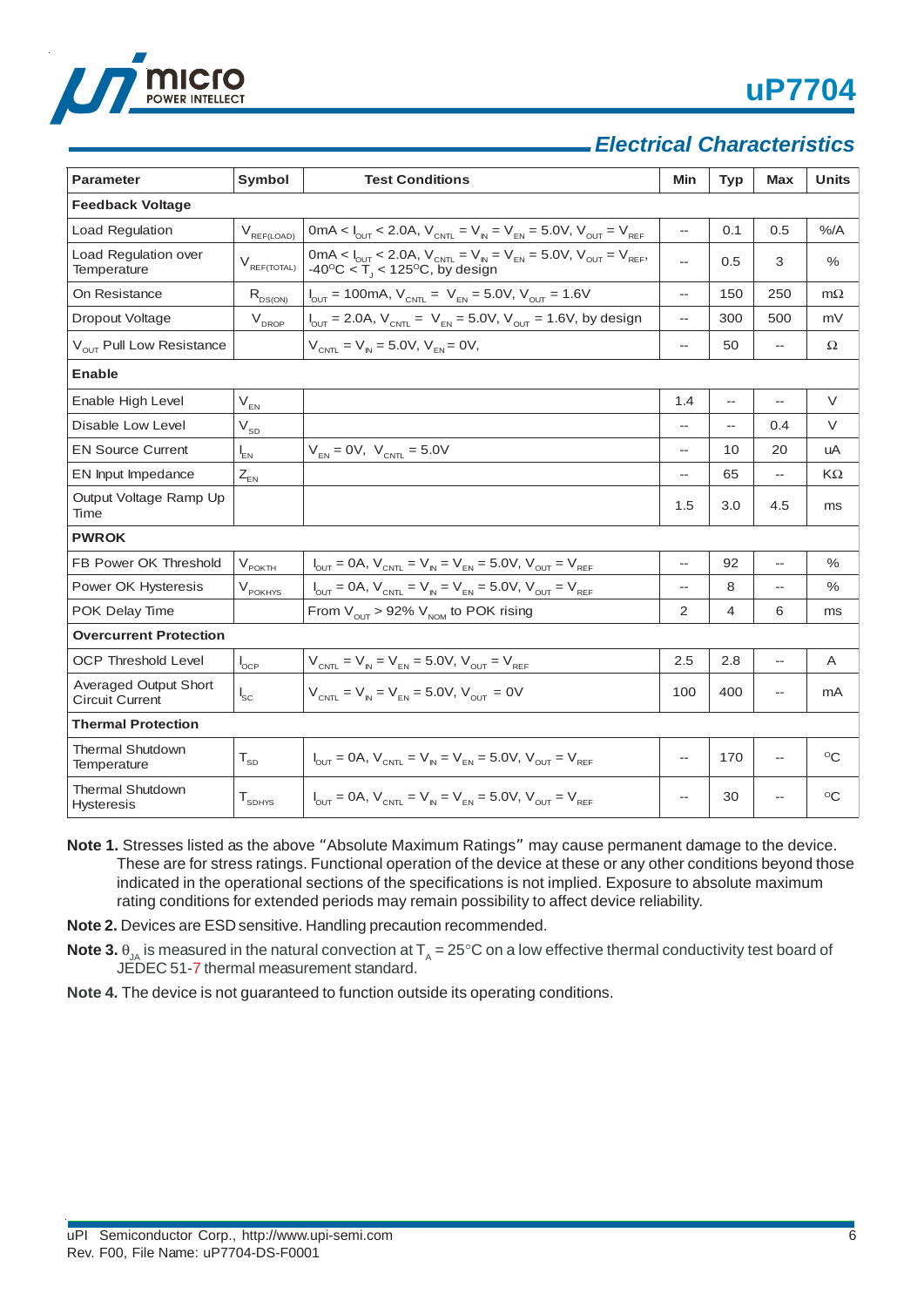

وتعبرون



*Typical Operation Characteristics*

**Power On from V<sub>IN</sub>** 



2.5ms/Div  $V_{CNTL} = 5V$ ,  $C_{OUT} = 470$ uF,  $I_{OUT} = 0.2A$ .

uPI Semiconductor Corp., http://www.upi-semi.com Rev. F00, File Name: uP7704-DS-F0001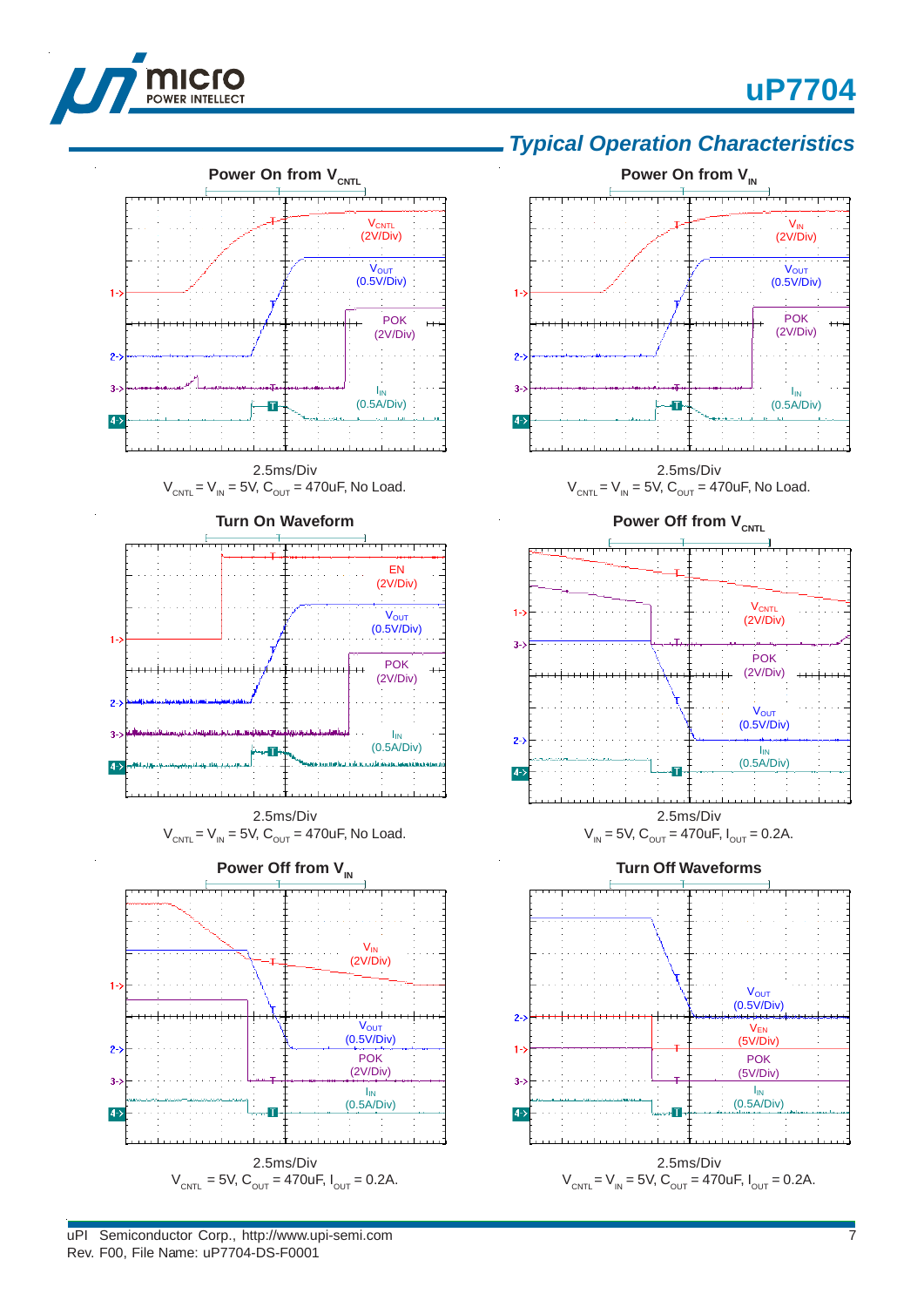

 $2 - 2$ 

 $3 - 3$ 

350 400

Quiescent Current (uA)

Output Voltage Variation (%)

# **uP7704**









2.5 3 3.5 4 4.5 5 5.5

 $V_{IN} = V_{CNTL} (V)$  $V_{OUT} = V_{REF}$ 

**Quiescent Current vs. Input Voltage**

2.5us/Div  $V_{CNTL} = 5V$ ,  $C_{OUT} = 4.7$ uF,  $I_{OUT} = 0$ A to 1.6A

**Load Transient Response**

V<sub>OUT</sub> (50mV/Div)

**I**<sub>OUT</sub> (1A/Div)

**Output Voltage Load Regulation**

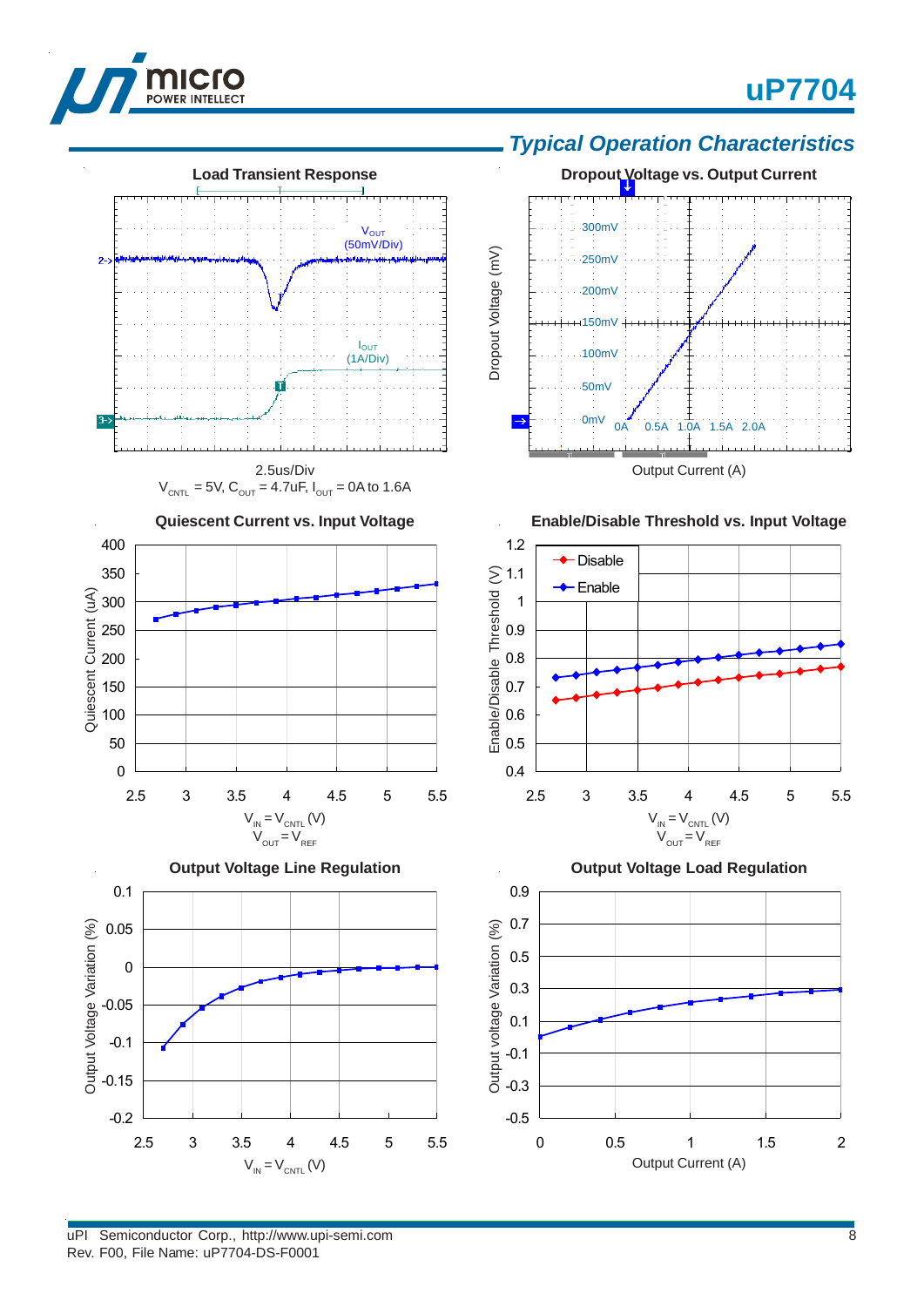

## *Typical Operation Characteristics*

**uP7704**



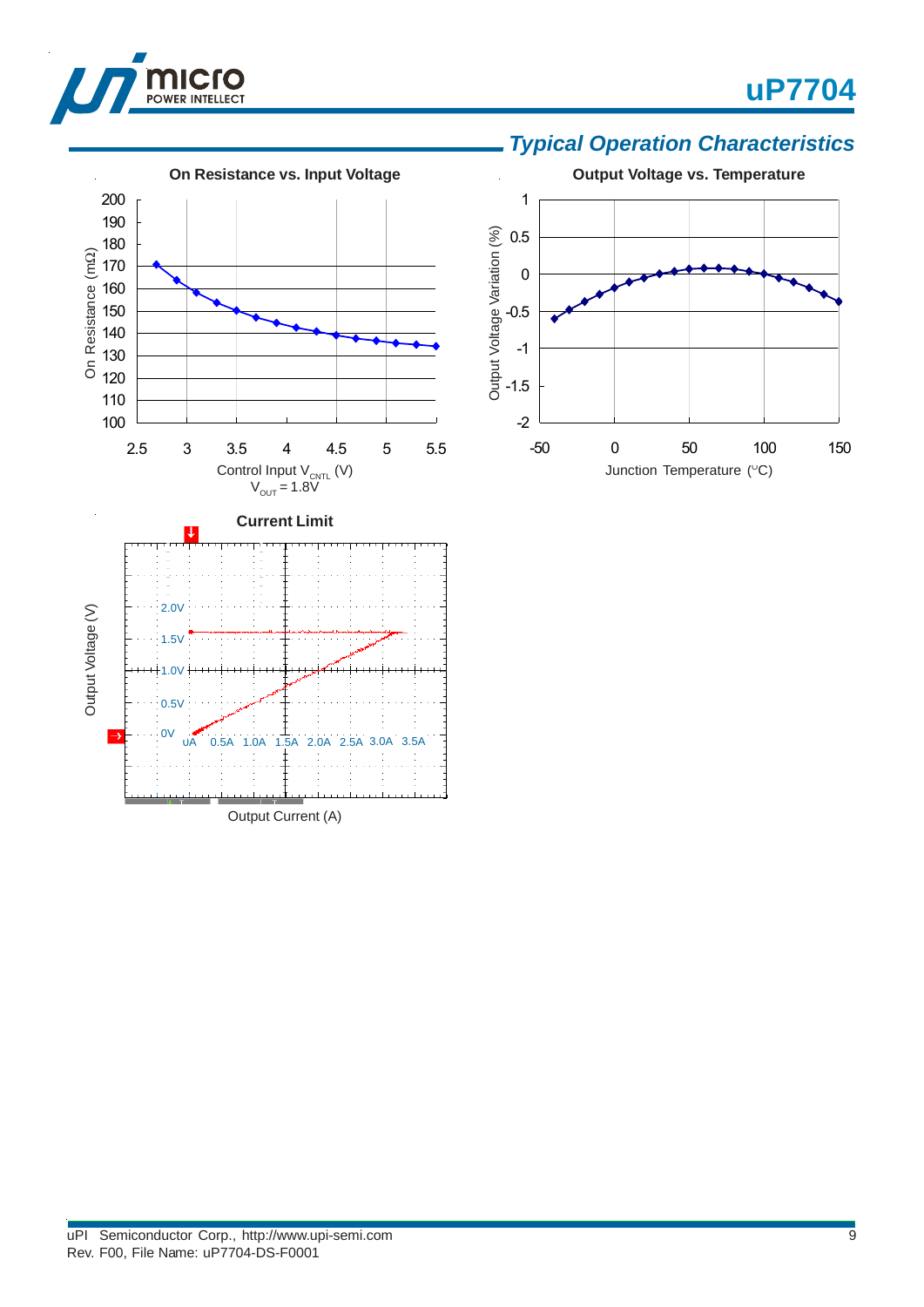

The uP7704 is a high performance linear regulator specifically designed to deliver up to 2A output current with very low input voltage and ultra low dropout voltage. With dual-supply configuration, the uP7704 operates with a wide input voltage  $V_{\text{IN}}$  range from 1.2V to 5.5V and is ideal for applications where Vout is very close to VIN.

### **Supply Voltage for Control Circuit V<sub>CNTL</sub>**

Unlike other linear regulators that use a P-Channel MOSFET as the pass transistor, the uP7704 uses an N-Channel as the pass transistor. N-Channel MOSFET provides lower on-resistance and better stability meeting stringent requirements of current generation microprocessors and other sensitive electronic devices. The drain of N-Channel MOSFET is connected to VIN and the source is connected to VOUT. This requires that the supply voltage  $V_{CNTL}$  for control circuit is at least 1.5V higher than the output voltage to provide enough overdrive capability for the pass transistor thus to achieve low dropout and fast transient response. It is highly recommended to bias the device with 5V voltage source if available.

Use a minimum 1uF ceramic capacitor plus a 10Ω resistor to locally bypass the control voltage.

### **Input/Output Capacitor Selection**

The uP7704 has a fast transient response that allows it to handle large load changes associated with high current applications. Proper selection of the output capacitor and its ESR value determines stable operation and optimizes performance. The typical application circuit shown in Figure 1 was tested with a wide range of different capacitors. The circuit was found to be unconditionally stable with capacitor values from 10uF to 1000uF and ESR ranging from 0.5mΩ to greater then 75mΩ.



Figure 1. Typical Application Circuit

**Input capacitor:** A minimum of 4.7uF ceramic capacitor is recommended to be placed directly next to the VIN pin.

# *Application Information*

This allows for the device being some distance from any bulk capacitance on the rail. Additionally, bulk capacitance may be added closely to the input supply pin of the uP7704 to ensure that  $V_{\text{IN}}$  does not sag, improving load transient response.

**Output capacitor:** A minimum bulk capacitance of 10uF, along with a 0.1uF ceramic decoupling capacitor is recommended. Increasing the bulk capacitance will improve the overall transient response. The use of multiple lower value ceramic capacitors in parallel to achieve the desired bulk capacitance will not cause stability issues. Although designed for use with ceramic output capacitors, the uP7704 is extremely tolerant of output capacitor ESR values and thus will also work comfortably with tantalum output capacitors.

### **Thermal Consideration**

The uP7704 integrates internal thermal limiting function to protect the device from damage during fault conditions. However, continuously keeping the junction near the thermal shutdown temperature may remain possibility to affect device reliability. It is highly recommended to keep the junction temperature below the recommended operation condition  $125^{\circ}$ C for maximum reliability.

Power dissipation in the device is calculated as:

$$
\mathsf{P}_{\mathrm{D}} = (\mathsf{V}_{\text{IN}} \text{ - } \mathsf{V}_{\text{OUT}}) \times \mathsf{I}_{\text{OUT}} + \mathsf{V}_{\text{CNTL}} \times \mathsf{I}_{\text{CNTL}}
$$

It is adequate to neglect power loss with respective to control circuit  $V_{CNTL}$  x  $I_{CNTL}$  when considering thermal management in uP7704 Take the following moderate operation condition as an example:  $V_{\text{IN}} = 3.3V$ ,  $V_{\text{OUT}} = 1.5V$ ,  $I_{\text{OUT}} = 1$ A, the power dissipation is:

$$
PD = (3.3V - 1.5V) \times 1A = 1.8W
$$

This power dissipation is conducted through the package into the ambient environment, and, in the process, the temperature of the die (T $_{\rm J}$ ) rises above ambient. Large power dissipation may cause considerable temperature raise in the regulator in large dropout applications. The geometry of the package and of the printed circuit board (PCB) greatly influences how quickly the heat is transferred to the PCB and away from the chip. The most commonly used thermal metrics for IC packages are thermal resistance from the chip junction to the ambient air surrounding the package  $(\theta_{\text{IA}})$ :

$$
\theta_{JA} = (T_J - T_A) / P_D
$$

θ<sub>IA</sub> specified in the *Thermal Information* section is measured in the natural convection at  $T<sub>A</sub> = 25$ <sup>o</sup>C on a high effective thermal conductivity test board (4 Layers, 2S2P) of JEDEC 51-7 thermal measurement standard. The case point of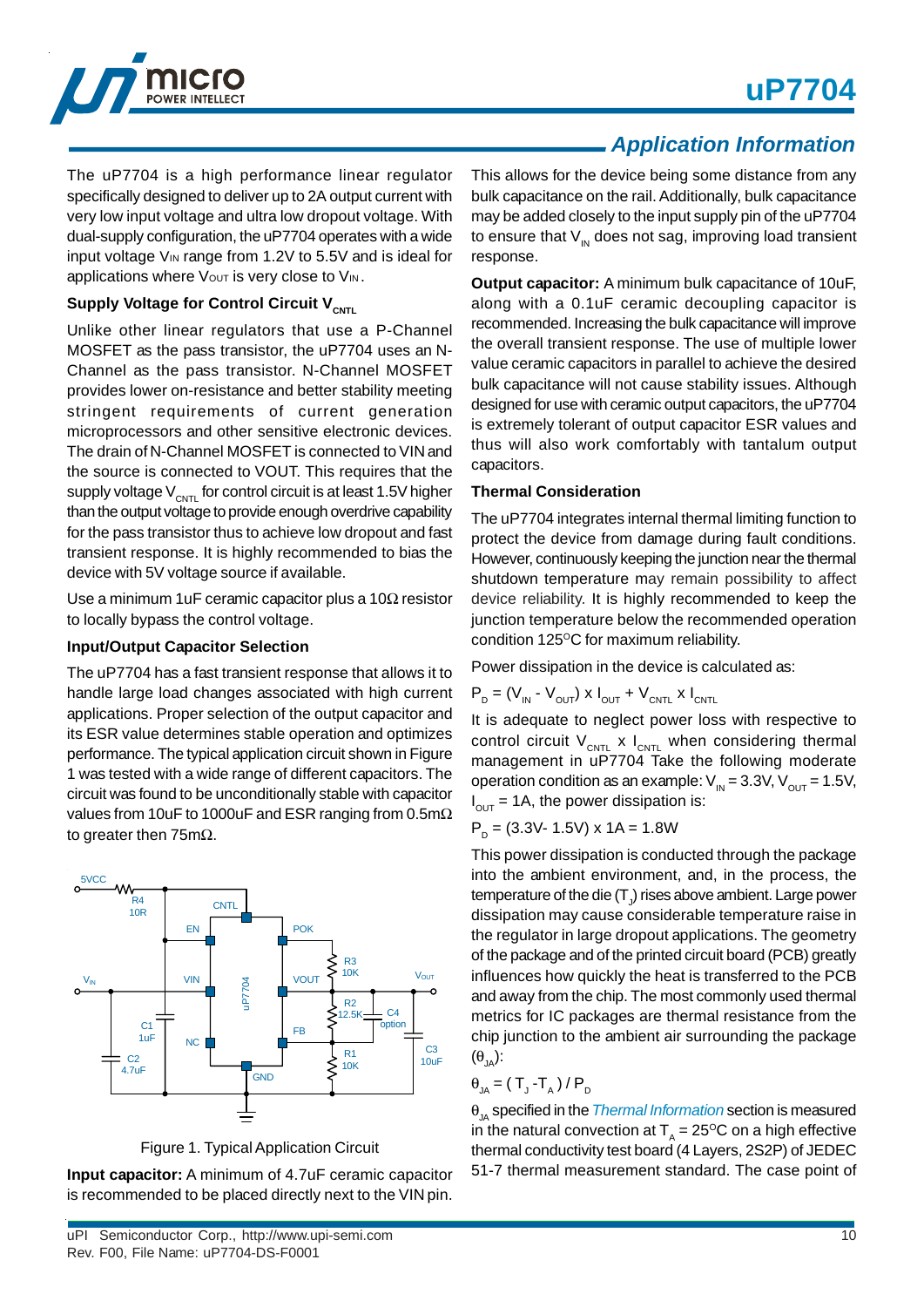



 $\theta_{\text{IC}}$  is on the exposed pad for PSOP-8 package.

Given power dissipation  $P_p$ , ambient temperature and thermal resistance  $\theta_{JA}$ , the junction temperature is calculated as:

 $T_{J} = T_{A} + \Delta T_{JA} = T_{A} + P_{D} \times \theta_{JA}$ 

To limit the junction temperature within its maximum rating, the allowable maximum power dissipation is calculated as:

 $P_{D(MAX)} = (T_{J(MAX)} - T_{A}) / \theta_{JA}$ 

where  ${\sf T}_{_{\sf J(MAX)}}$  is the maximum operation junction temperature 125ºC, T<sub>A</sub> is the ambient temperature and the θ<sub>JA</sub> is the junction to ambient thermal resistance.  $θ_{JA}$  of PSOP-8 packages is 75°C/W on JEDEC 51-7 (4 layers, 2S2P) thermal test board with minimum copper area. The maximum power dissipation at  $T_A = 25^{\circ}C$  can be calculated as:

 $P_{DMAX}$  = (125<sup>o</sup>C - 25<sup>o</sup>C) / 75<sup>o</sup>C/W = 1.33W

The thermal resistance  $\theta_{JA}$  highly depends on the PCB design. Copper plane under the exposed pad is an effective heatsink and is useful for improving thermal conductivity. Figure 3 show the relationship between thermal resistance  $\theta_{14}$  vs. copper area on a standard JEDEC 51-7 (4 layers, 2S2P) thermal test board at  $T_A = 25^{\circ}C$ . A 50mm<sup>2</sup> copper plane reduces  $\theta_{1A}$  from 75°C/W to 52°C/W and increases maximum power dissipation from 1.33W to 1.9W.



Figure 3. Thermal Resistance  $\theta_{1A}$  vs. Copper Area

Figure 4 illustrated the recommended PCB layout for best thermal performance.



Figure 4. Recommended PCB Layout.

### **Layout Consideration**

- 1. Place a local bypass capacitor as closed as possible to the VIN pin. Use short and wide traces to minimize parasitic resistance and inductance.
- 2. The exposed pad should be soldered on GND plane with maximum area and with multiple vias to inner layer of ground place for improving thermal performance.
- 3. Connect voltage divider directly to the point where regulation is required. Place voltage divider close to the device.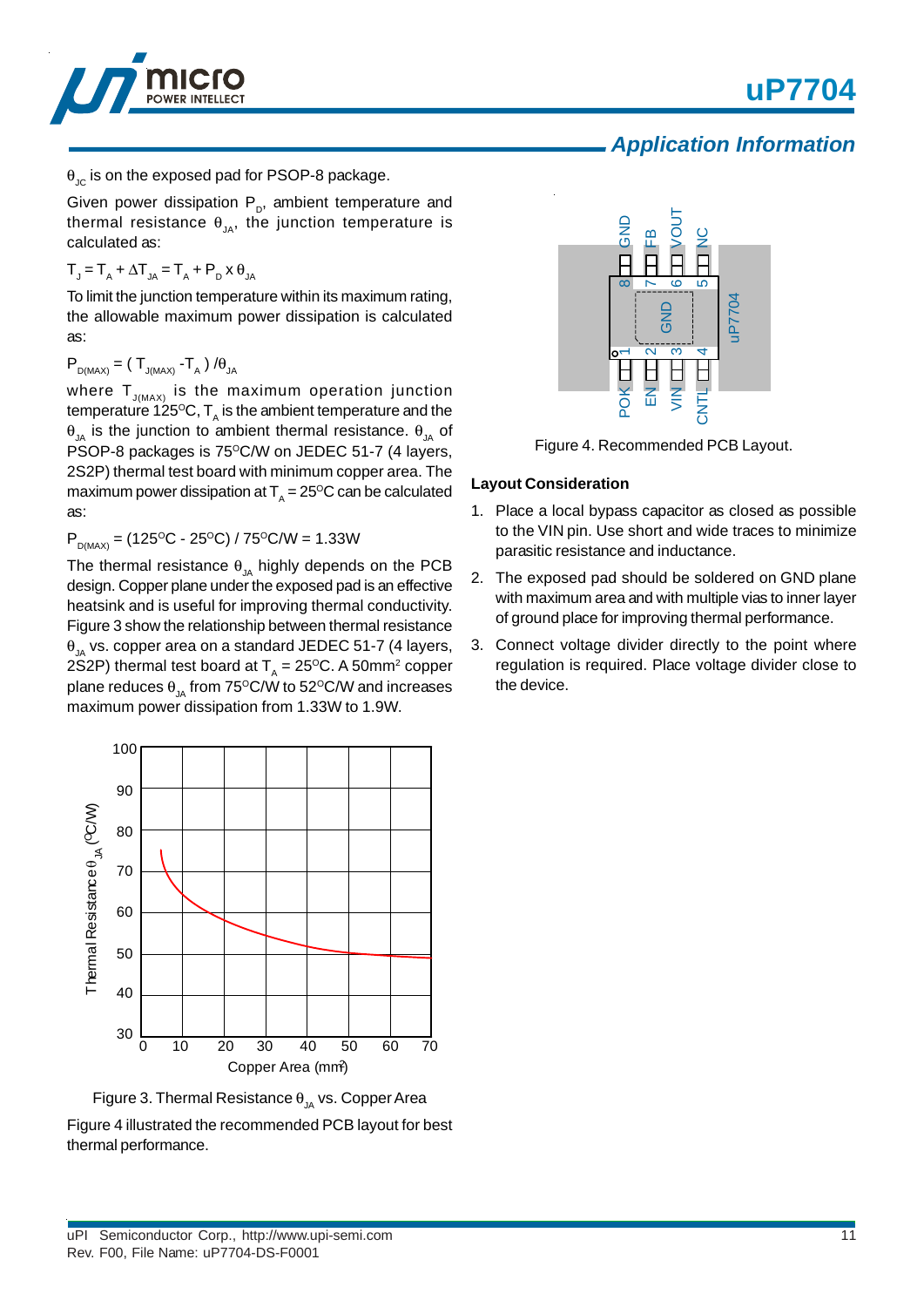

# **uP7704**

# *Package Information*

PSOP-8 Package



Recommended Solder Pad Layout







#### Note

1.Package Outline Unit Description:

BSC: Basic. Represents theoretical exact dimension or dimension target

MIN: Minimum dimension specified.

MAX: Maximum dimension specified.

REF: Reference. Represents dimension for reference use only. This value is not a device specification.

TYP. Typical. Provided as a general value. This value is not a device specification.

2.Dimensions in Millimeters.

3.Drawing not to scale.

4.These dimensions no not include mold flash or protrusions. Mold flash or protrusions shell not exceed 0.15mm.